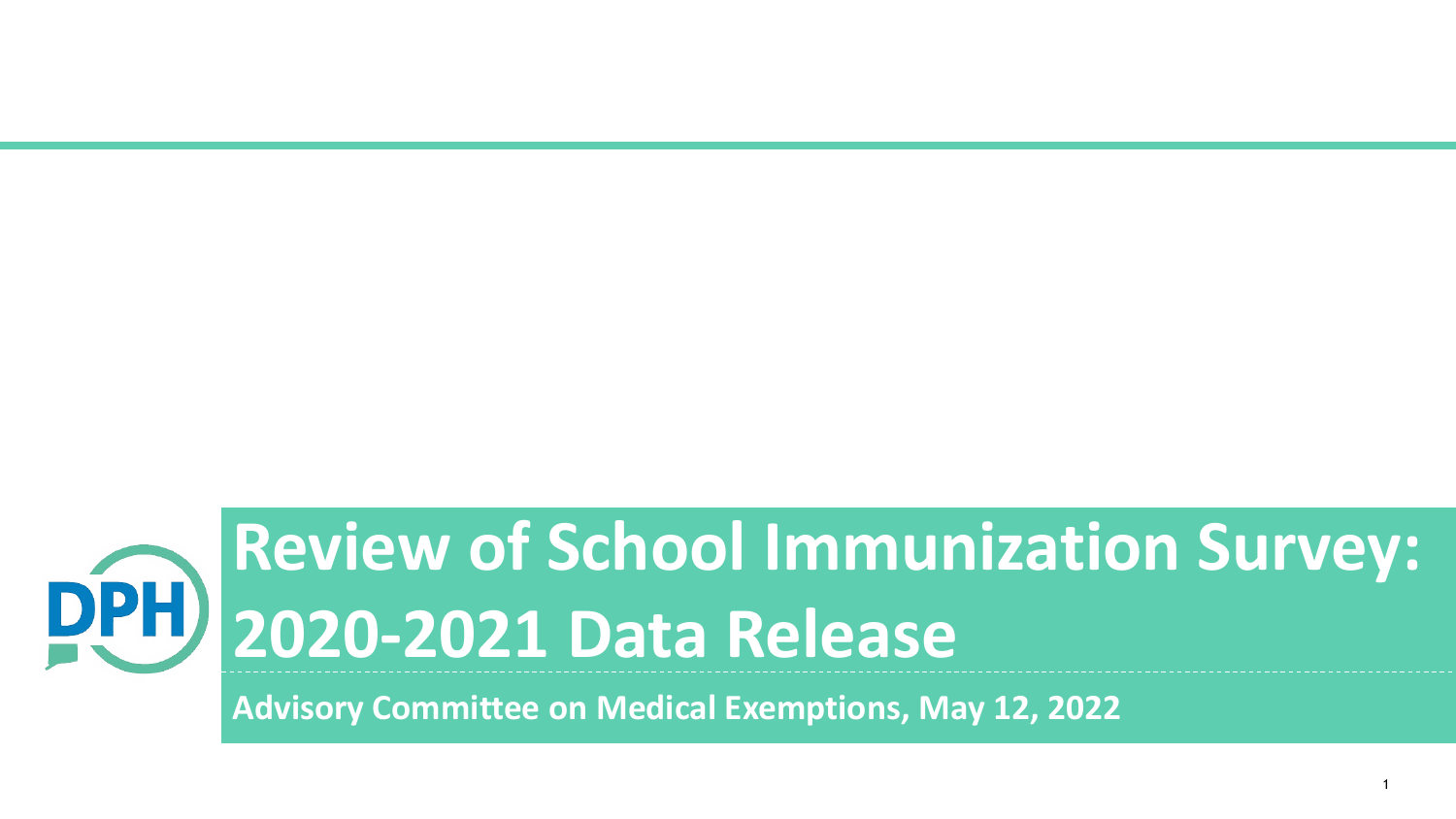

- Current pre-kindergarten (pre-K) through grade 12 school vaccine requirements
- Data highlights for 2020-2021 school year, including trends starting with the 2012-2013 school year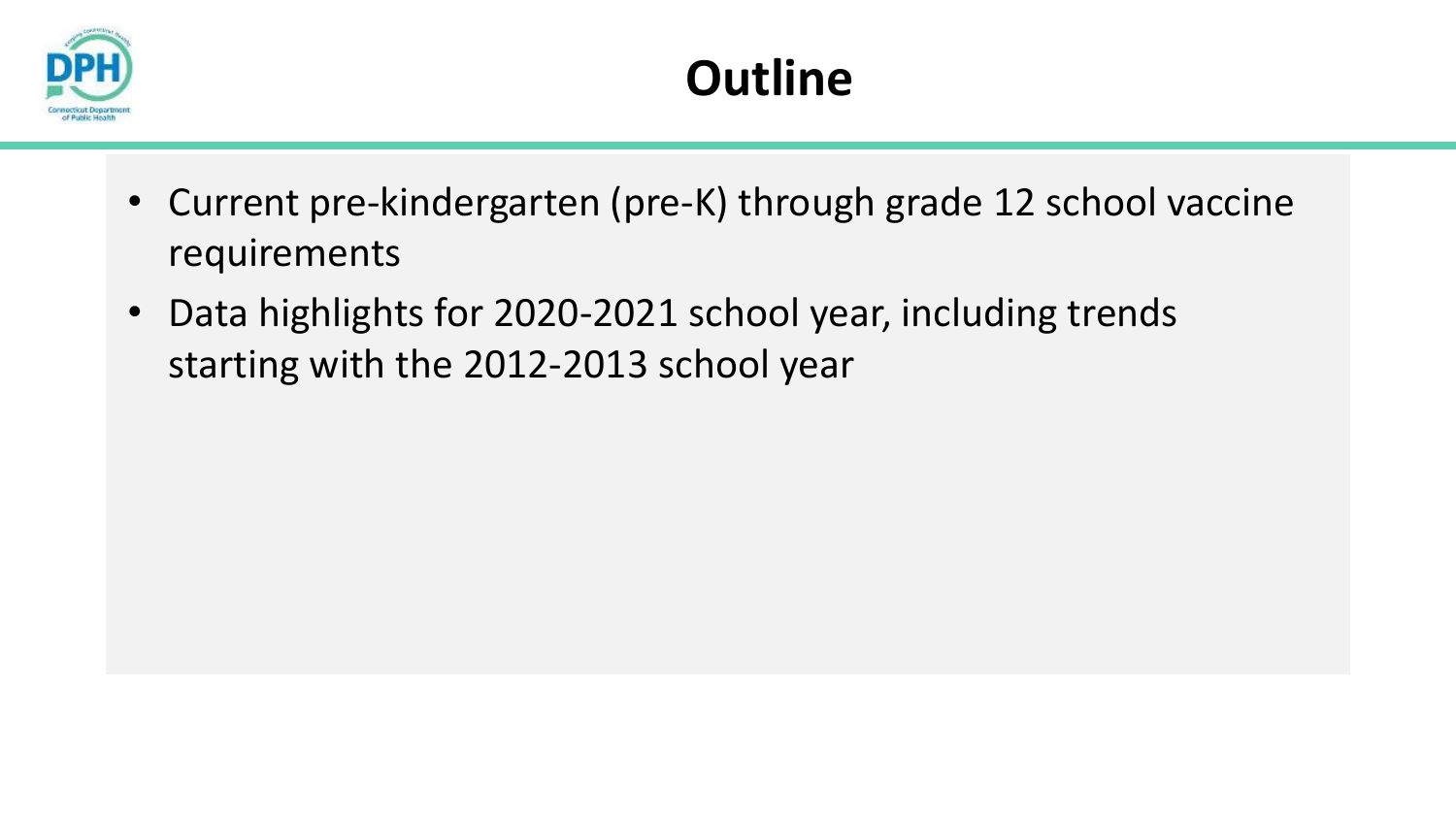

- The school immunization survey collects information on required vaccines only
- COVID-19 vaccine not a required vaccine (information is often incomplete on vaccines that are not required)

| <b>ACIP recommended vaccine</b>                       | <b>Grades Required</b>                   |
|-------------------------------------------------------|------------------------------------------|
| influenza                                             | PK only                                  |
| 2 doses hepatitis A                                   | PK through 12th                          |
| 4 doses diphtheria-tetanus-acellular pertussis (DTaP) | PK through 12th                          |
| 3 doses polio                                         | PK through 12th                          |
| 3 doses hepatitis B                                   | PK through 12th                          |
| 2 doses varicella*                                    | K through $12th$                         |
| 2 doses measles, mumps, and rubella (MMR)*            | K through 12th                           |
| meningococcal conjugate (MCV)                         | 7 <sup>th</sup> through 12 <sup>th</sup> |
| tetanus-diphtheria-acellular pertussis (Tdap)         | 7 <sup>th</sup> through 12 <sup>th</sup> |

\* 1 dose required for PK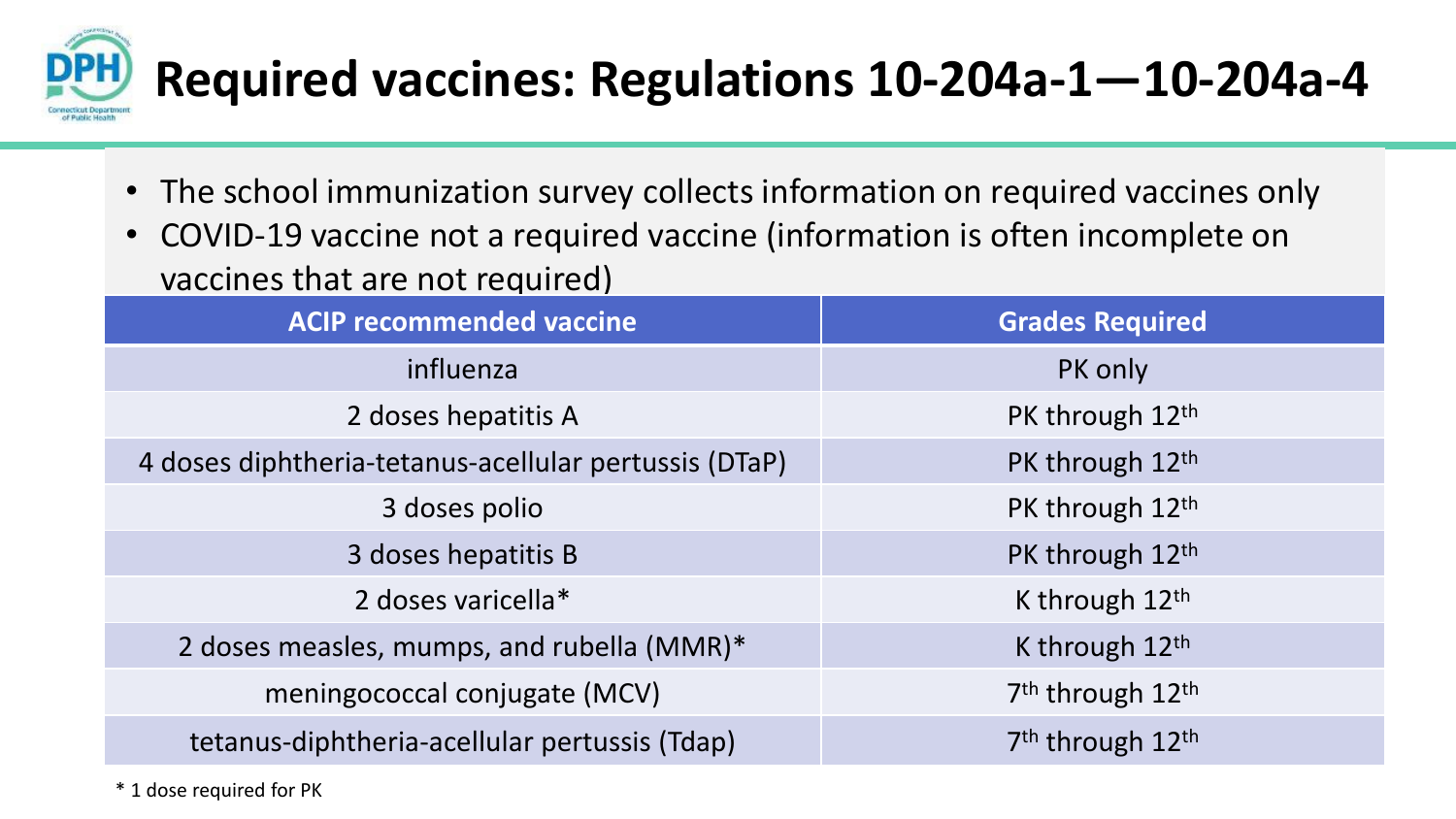

- Public Act (PA) 21-6 was signed in April 2021 effectively repealed new religious exemptions in CT
	- Immunization survey data for the 2020-21 school year was for the period prior to PA 21-6
	- We may start to see impact of PA 21-6 with the 2021-2022 school year data, however, children are "grandfathered" who had religious exemptions at the time the bill was signed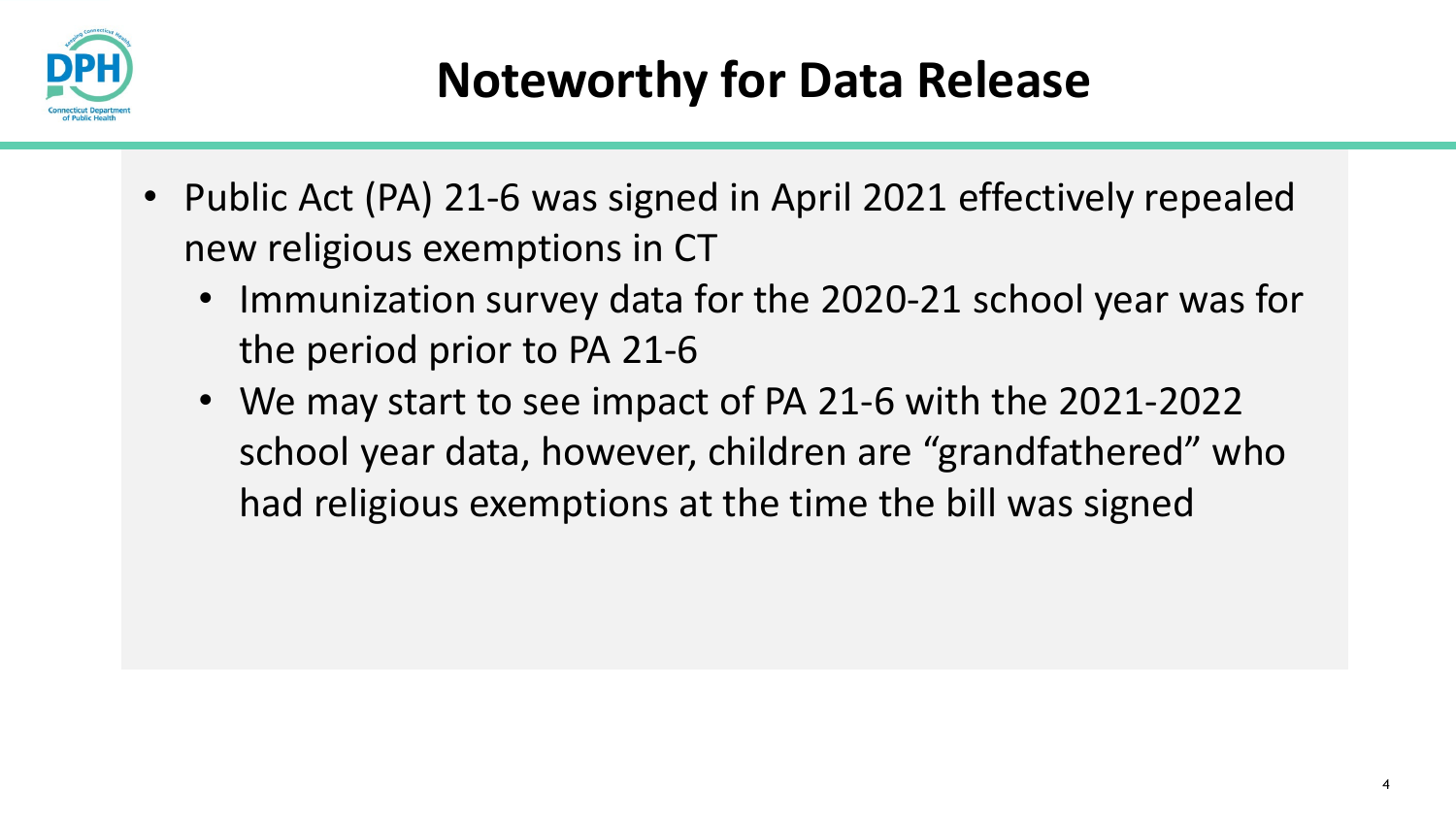

- The 2020-21 school year was in the midst of the SARS CoV-2 pandemic
	- Data for the survey was collected in the fall, when many schools were either fully or partially remote
	- Schools collect the Health Assessment Record which includes student immunization records to verify requirements are met; this information is used to complete the annual school immunization survey (only numbers are reported, no student information is shared)
	- Immunization record collection was likely more difficult during this time– those students whose records were missing would be counted as unvaccinated and not in compliance on the survey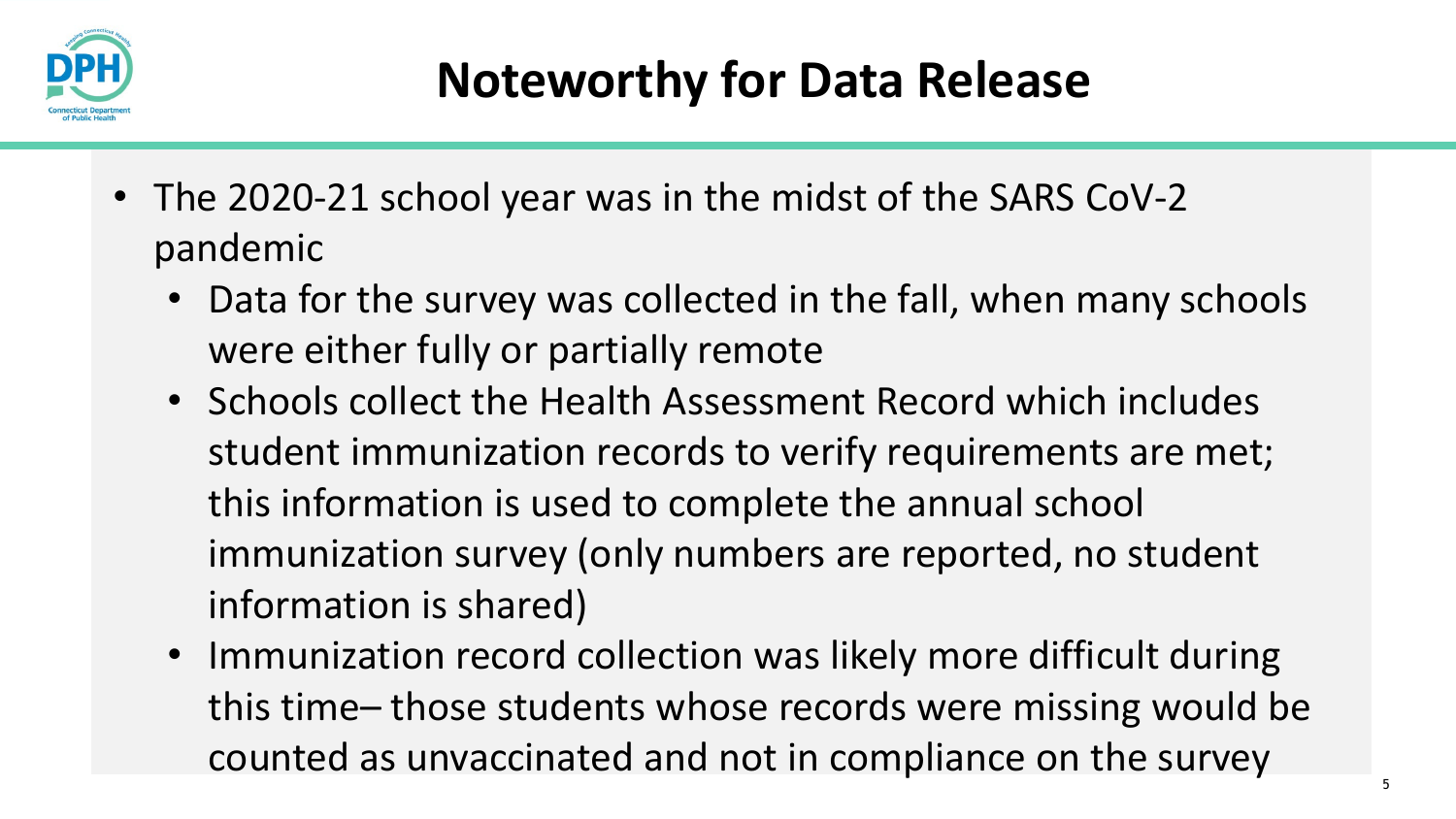

## **Data highlights for 2020-2021 school year**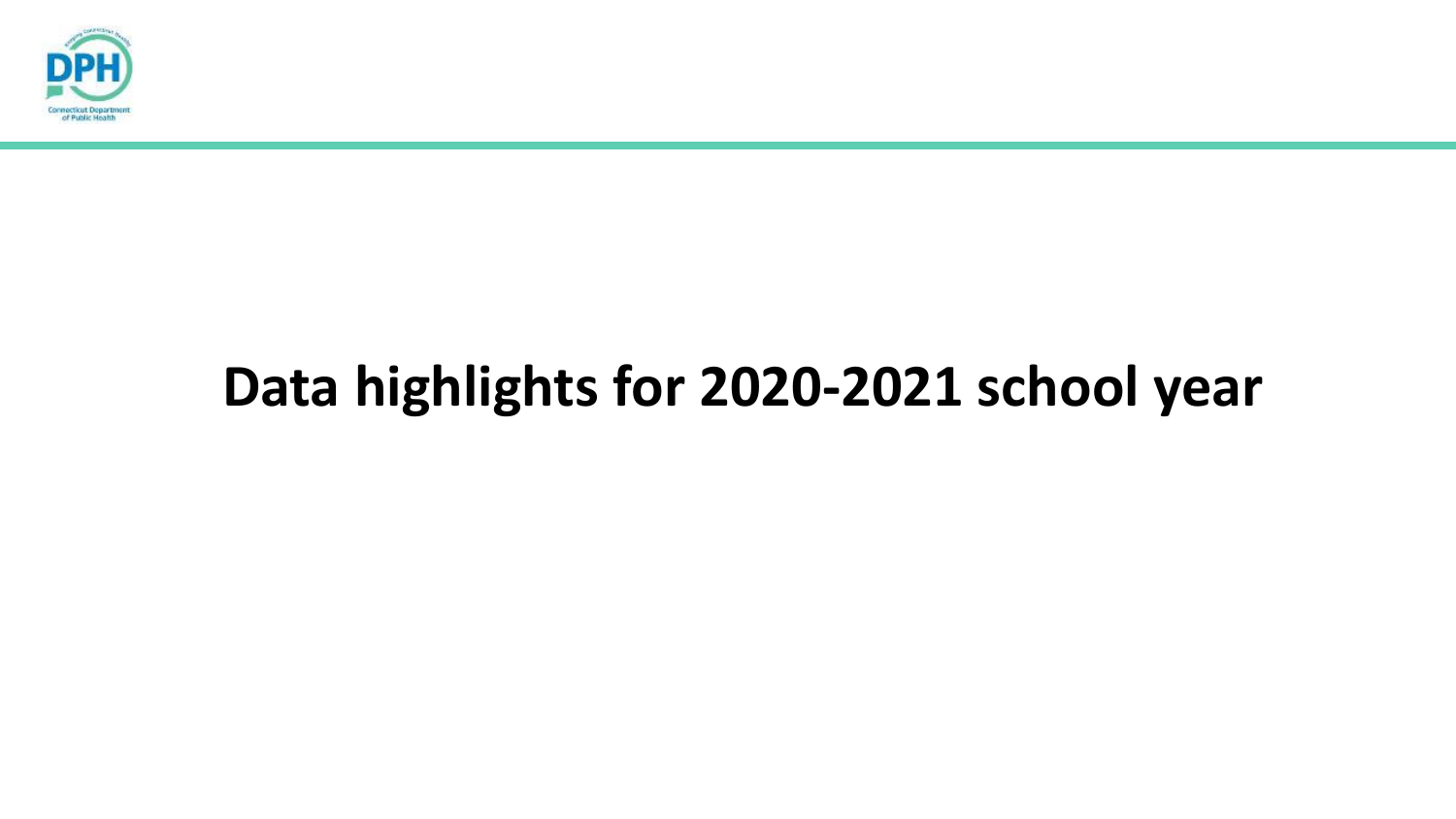



1. Minor data adjustments (0.02%) were made to DTaP for the 2019-20 and 2020-2021 school years to prevent overlapping with MMR in the image

2. Decreases in the percentage vaccinated for the 2020-21 school year may be due in part to difficulty in obtaining records during fall of 2020.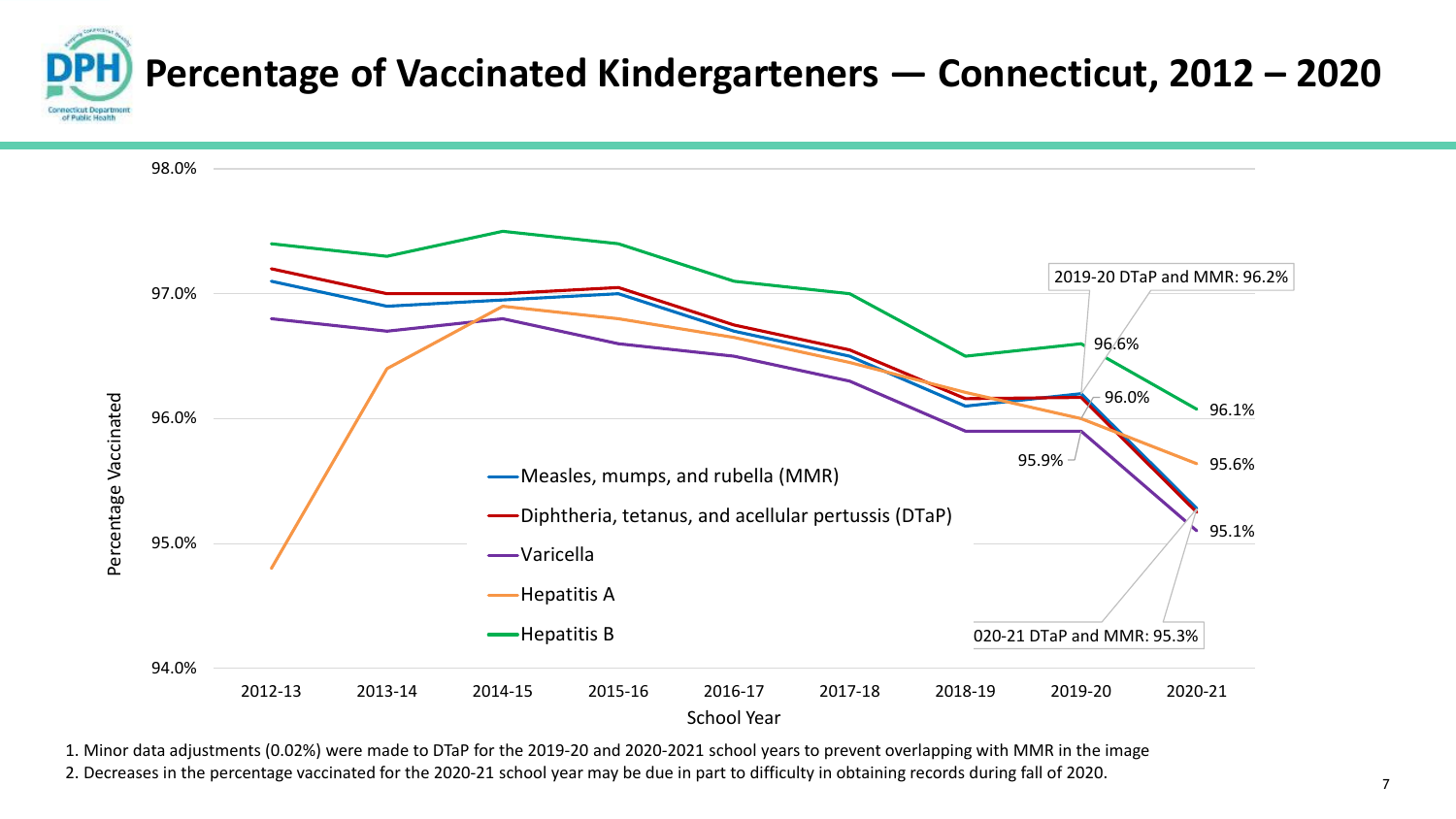

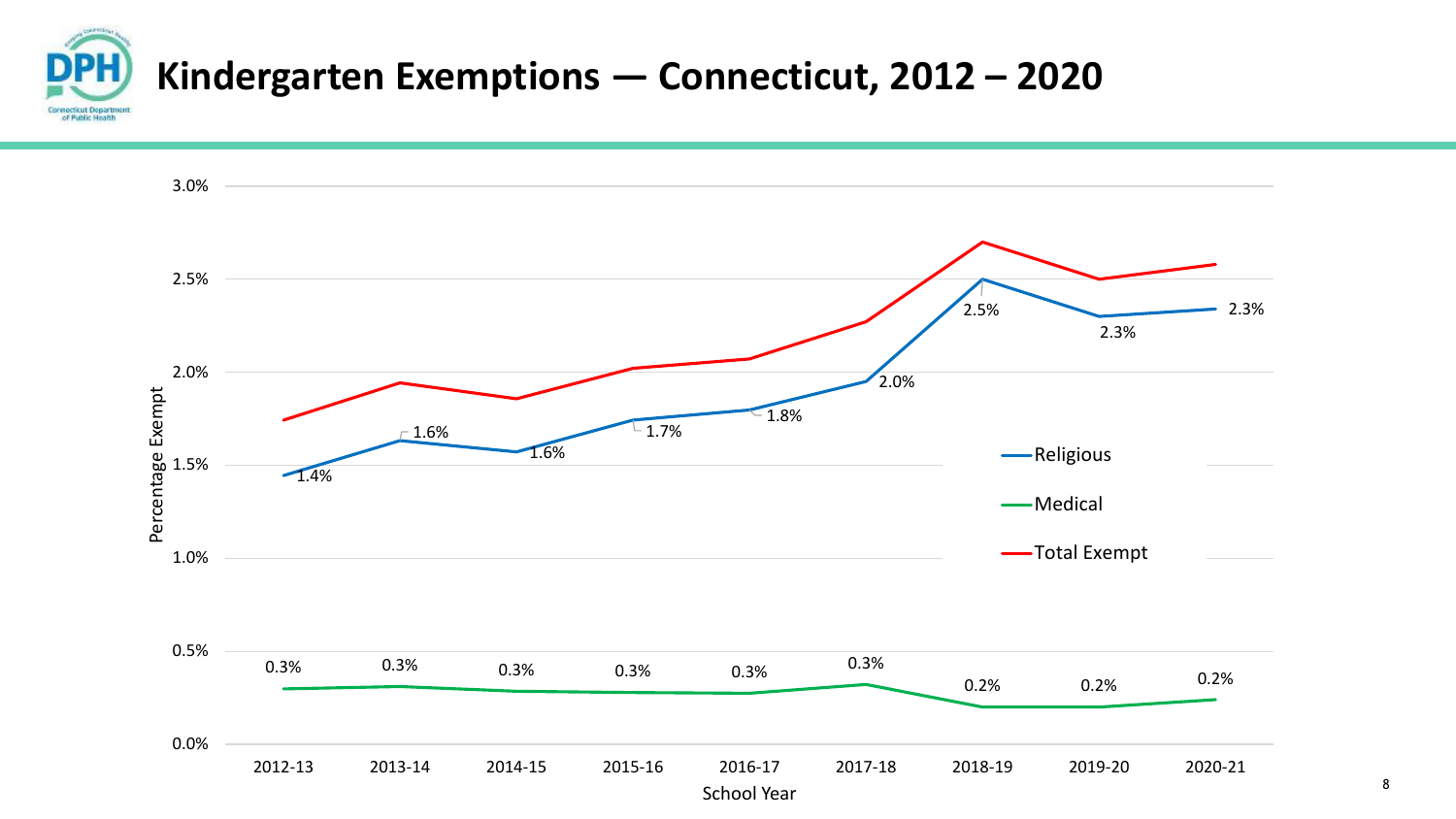

## **Percentage of Religious Exemptions by Grade Level**

**Connecticut – School Years 2019–2020 and 2020–2021**

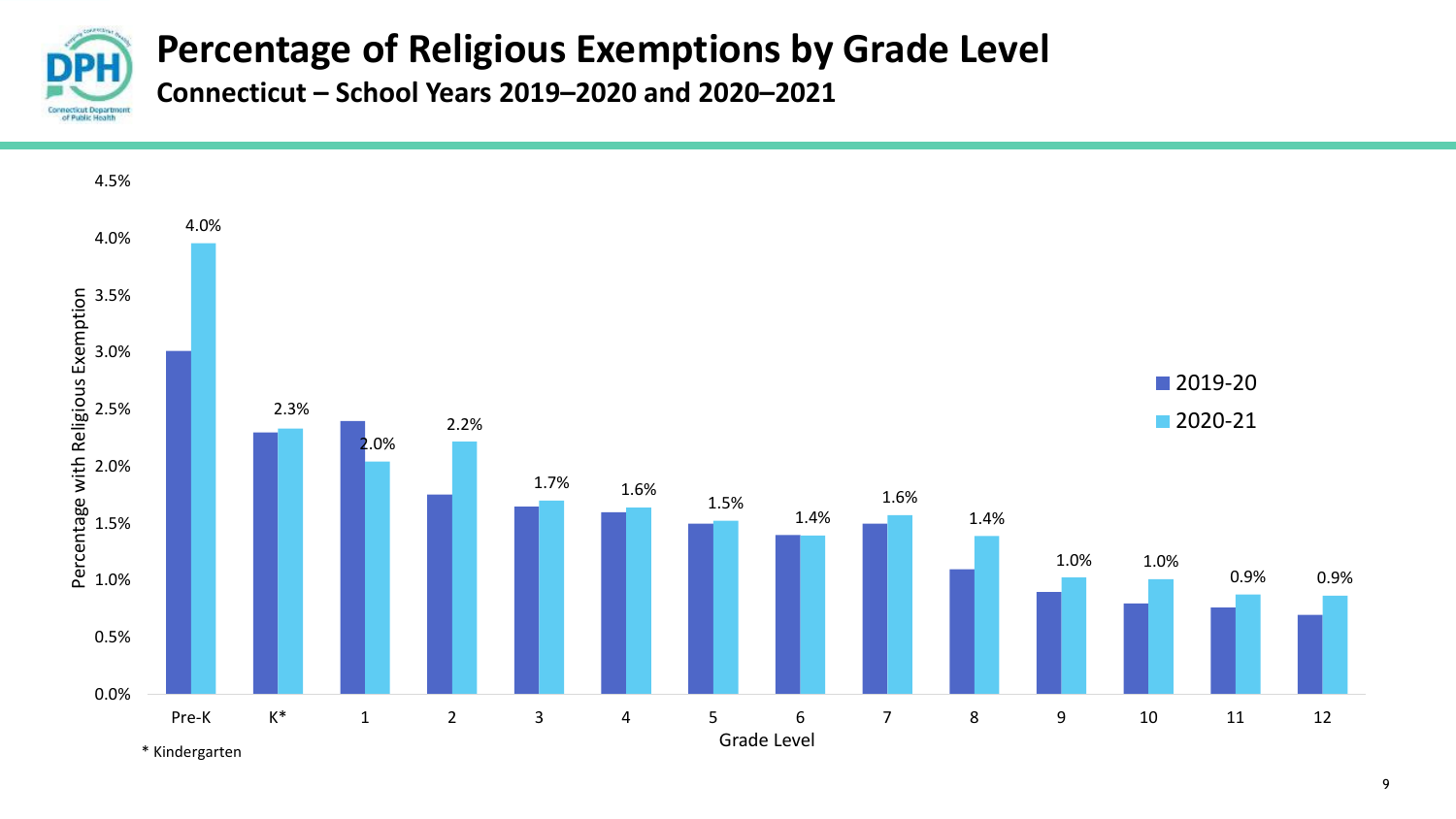

## **Percentage of Kindergarten Students not Compliant with MMR Vaccine, and with Religious and Medical Exemptions**

**Connecticut – School Years 2012**–**2013 to 2020**–**2021**